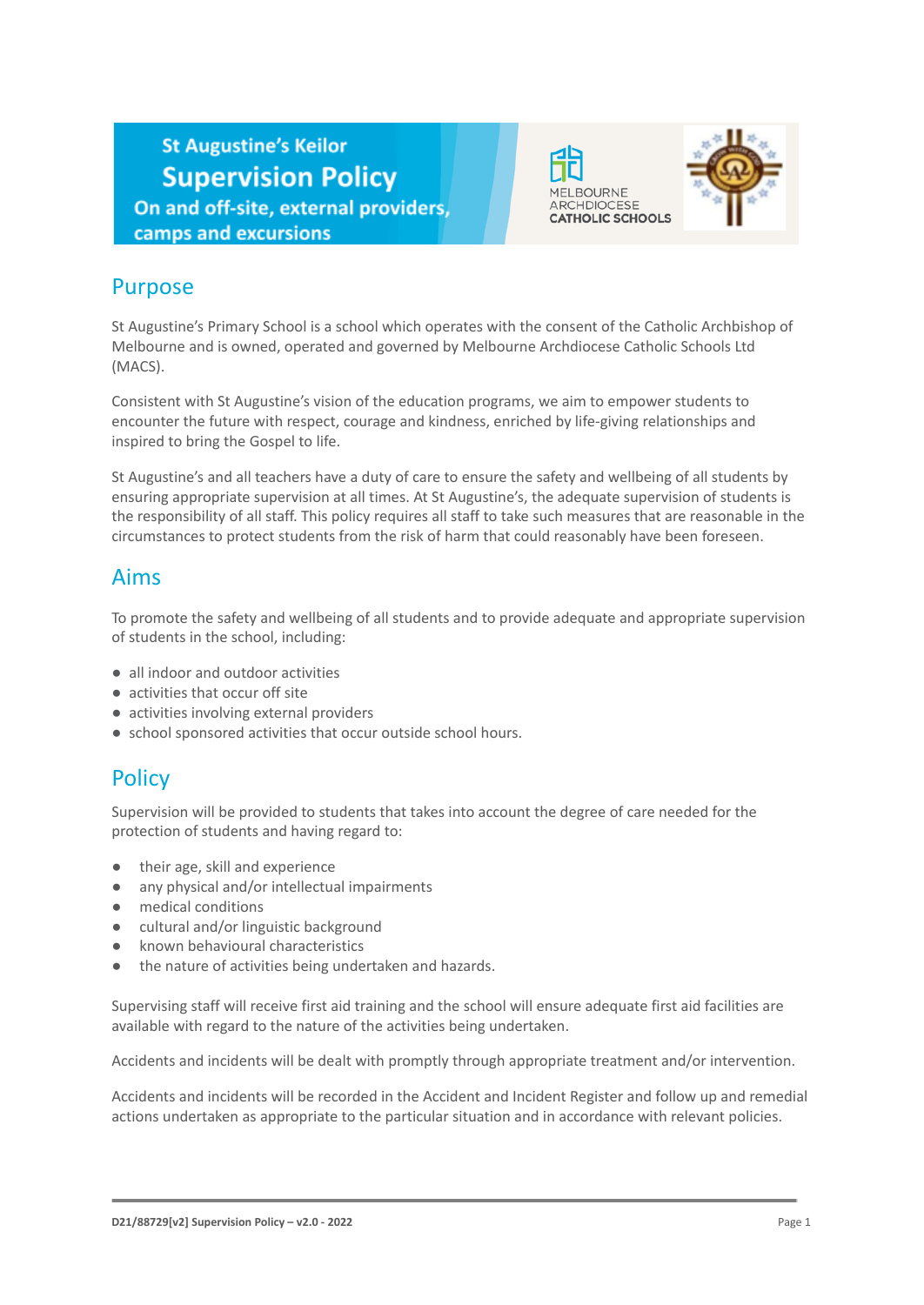## Indoor and outdoor activities on school site

The following requirements will be followed in regard to indoor and outdoor activities on the school site:

- Teachers are responsible for supervising the students in their class at all times while they are in charge of their class.
- Students will be supervised in all activities that are undertaken as part of the classroom routine, as well as for activities that are not part of the regular routine.
- Adequate age appropriate supervision in class, including consideration of the nature activities being undertaken to ensure proper use of plant and equipment, proper handling of any hazardous substances and use of relevant protective equipment
- If teachers need to leave their class for any reason, they must ensure that their class is being supervised by another authorised teacher.
- School officers, trainee teachers or visiting teachers are not authorised to be responsible for a class in the absence of a designated class teacher.
- Teachers must exercise due diligence in designing activities that take safety and care into consideration for all students with even greater care for younger students or students at risk.
- Trainee teachers, school officers, parent/guardian/carer helpers and visiting teachers may work with one or more students in small group work, but only under the supervision and direction of the classroom teacher.
- Classroom rules are designed at the start of each year to highlight expectations, set appropriate boundaries and assist the smooth conduct of the class.

### Yard duty

A yard duty roster showing designated areas is used for supervision of the school yard before school, during school breaks and after school.

- Teachers are to be visible and active during yard duty.
- Teachers are to remain on duty in the designated area until they are replaced by the next teacher.
- Teachers are to identify potential risks and take appropriate measures to mitigate against those risks when on yard duty.

Staff on Yard Duty must be punctual and vigilant. Keep moving and cover all of the designated duty area. The oval is to be used at lunchtime each day unless it is too wet/hot. The senior adventure playground can be used by any students from 3-6 but a teacher at his/her discretion may limit its use if it is too crowded. During play times when all classes are in the yard together, large balls, tennis racquets and cricket bats may not be used. Teachers are to be visible and active during yard duty. Staff are to remain on duty in the designated area until they are replaced by the next teacher. All teachers on yard duty are required to wear a yellow fluro vest for ease of location and identification.

**Before School Duty**: Supervision begins at 8.30am and concludes when students have entered their classrooms after the first bell at (8:45am). A staff member supervises the playground and 2 staff members supervise the drop off zone. No large balls allowed. This duty includes unlocking the park gate, main gates and sliding gate and the external toilet doors. Students walk straight to class on the first bell using allocated doors and walkways. The playground supervisor monitors children walking in to the main building. One of the drop off supervisors monitors the children walking to the portables.

**After school duty**: Two teachers are on duty from 3.15 pm until 3.30pm. Students not collected by this time are taken to the office.Office staff will contact parents to organise collection if necessary. Teachers performing these duties are reminded to always put the children's safety first. You do have the right to insist on local by-laws being obeyed. Abusive parents should be reported to the Principal.No ball games, chasing games or 4 square are permitted in any of the three exit areas after school. Students should not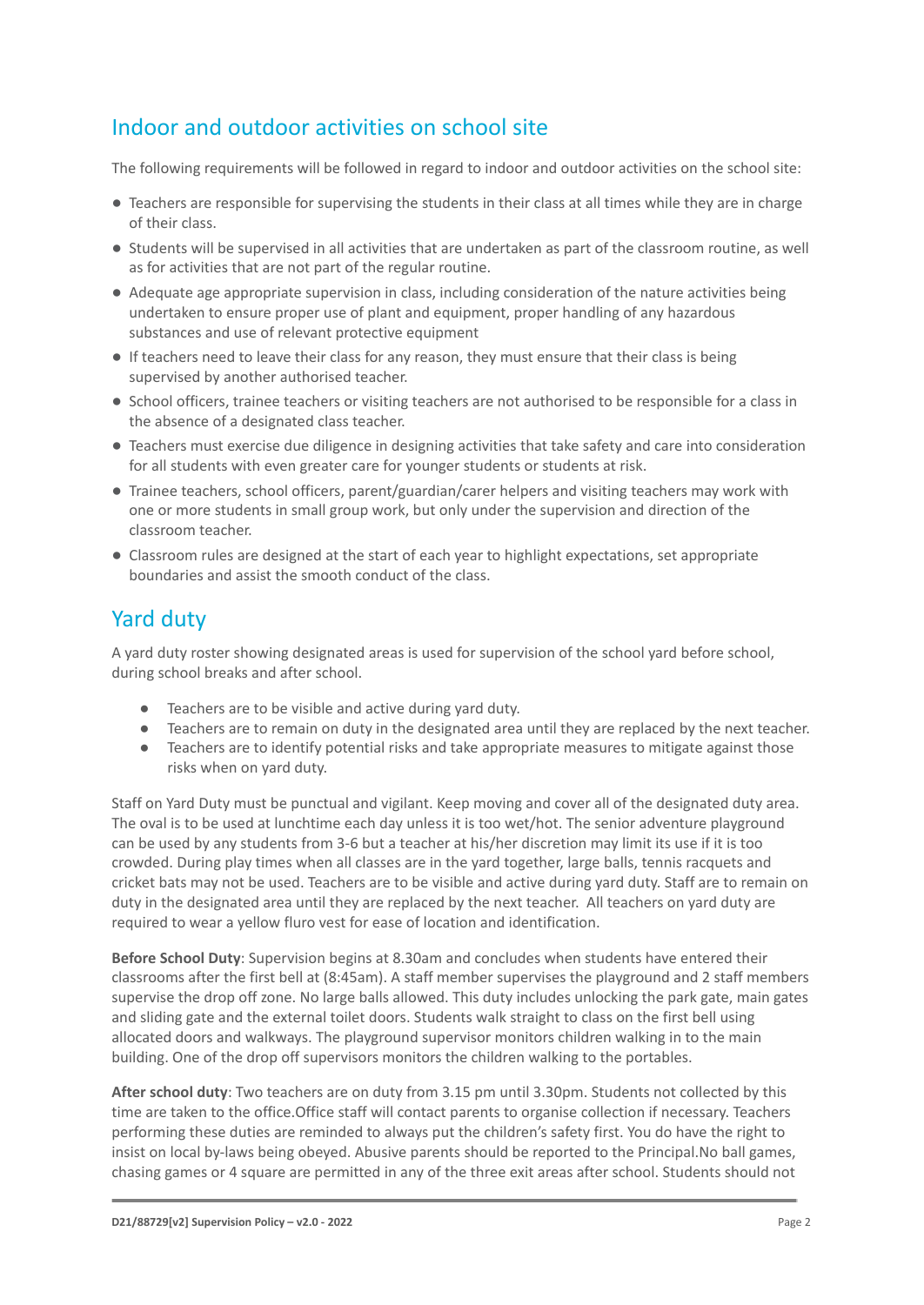be on the playground unless under parental supervision. 2 staff will supervise the pick up zone ensuring cars flow easily and take up the next available space. Supervisors to lock park gate, sliding gate and toilets, exit door near canteen, and main glass double doors. Staff are to move to dismissal area with staff both in the yard and at the pick up zone. Organise with your level who should remain in which area until your children are picked up.

**Late Pick Up:** The teachers on after school duty are responsible for following up any students not picked up on time by accompanying them to the office foyer and informing the office staff who will contact parents to organise collection if necessary.

**Playground supervision**: Staff must be punctual for yard duty. At lunch time there are 2 staff on the bottom oval and 2 teachers on the top oval. The teacher on duty on the asphalt area is required to supervise toilet traffic and ensure that students are not loitering near or playing in the toilets. An LSO or teacher is rostered to attend to the First Aid room during lunch. An LSO or teacher will supervise First Aid and unlock and lock the toilets. The teacher assigned to the oval carries a walkie talkie, delivered to them by a senior student. The second walkie talkie is placed in the Staffroom. The yard duty teacher should test the walkie talkie by seeking a response from the Staffroom each duty and report any charging required to the Deputy. A student will collect and return the 2 walkie talkies to the staffroom at the conclusion of each lunch duty. The teacher on oval duty is also provided with a portable First Aid kit by a senior student to treat any minor injuries.

**Friendship Stop**: Tubs of toys and games are available near the double doors for students who find it difficult to find a friend in the yard. Students are welcome to play with them under the veranda and under the supervision of the teacher on sickbay duty. Students need to be given time to pack up prior to the bell at the end of lunch time. This should begin at 11:45am. Ordinarily, these games and toys are used only at lunch time.

**Wet Days/Hot Days**: Inside: Children should be playing appropriate games, drawing or talking. Class teachers need to set standards of appropriate play for these occasions. Children should remain in their own classroom to facilitate supervision requirements. Be aware of travel/behaviour to and from the toilets. Children in the senior area are required to be seated and occupied.

**Outside**: If the oval is deemed too wet to play on then large balls – footballs, soccer and basketballs and bats or racquets are not to be used. Older children need to be made aware of the needs of our younger children to feel safe on the playground.

### Off-site activities including camps, excursions and local functions

The following requirements will be followed in regard to off-site activities including camps, excursions and local functions:

- For each offsite activity, there is a designated teacher-in charge.
- All teachers and assistants must refer to the teacher-in-charge for decision-making, changes in direction or programs, or issues of concern.
- All teachers are responsible for all of the students in the activity.
- Helpers in the activity are there to support teachers, but are not authorised to make decisions for the group.
- Teachers must exercise due diligence in designing activities that take safety and care into consideration for all students, with even greater care for younger students.
- Teachers need to use a method of accounting for all students at any given point during the activity.
- If students need to use public toilets, they should be accompanied to the toilet block by an adult so as to monitor their safety at all times.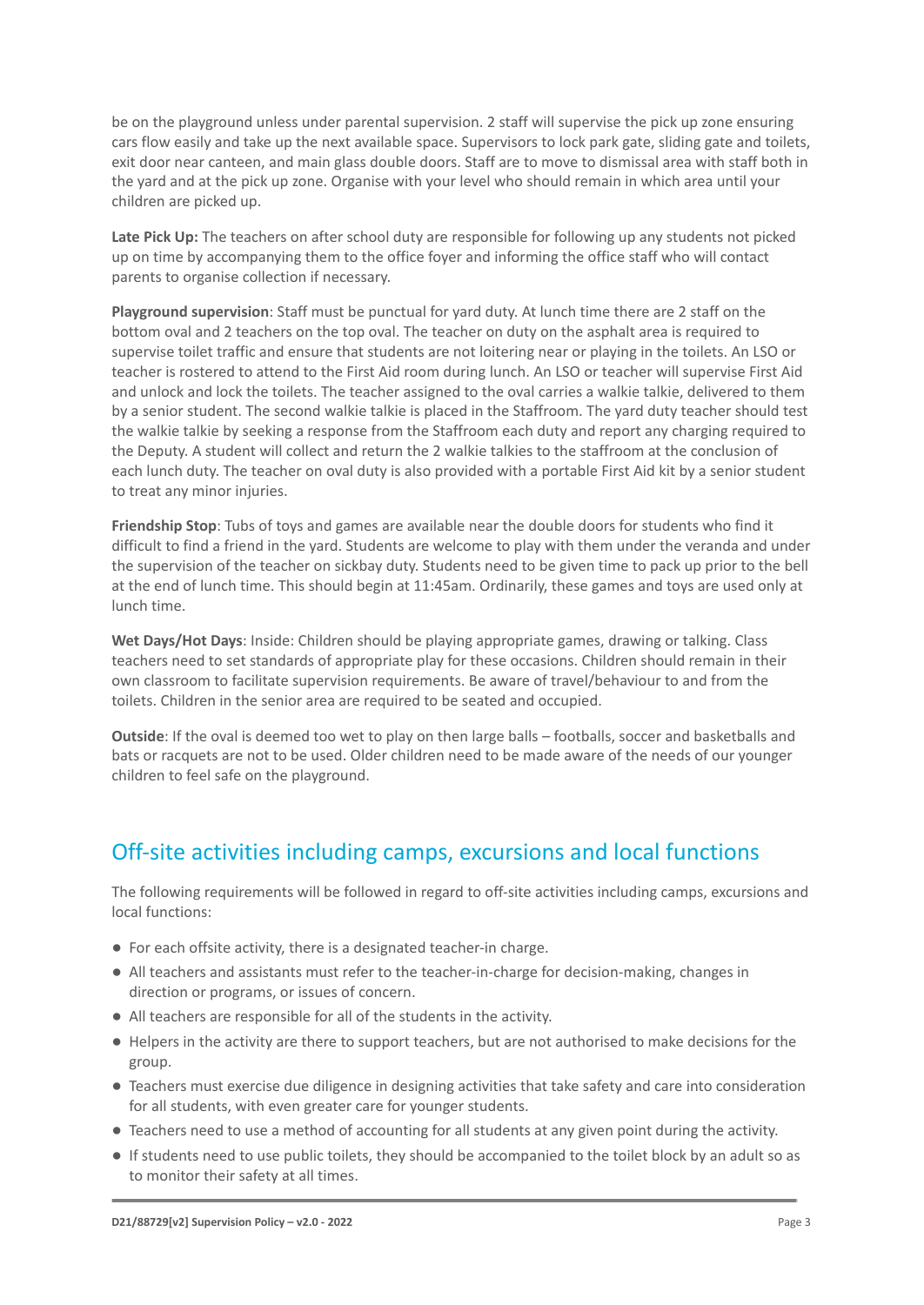- A record of the activity, excursion or camp will be completed by the Teacher-in-charge of the activity, and given to the principal, for approval, prior to the activity. This includes a risk assessment for the activity proposed.
- Any accompanying or assisting non-teaching adult is required to have a current Working with Children Check (WWCC).

# Activities involving external providers – on site or off-site

The following requirements will be followed in regard to activities involving external providers, either on the school site or off-site:

- The school is responsible for students at all times, and this responsibility cannot be delegated to others.
- The classroom teacher, or teacher in charge of the group is responsible for the group at all times.
- When an external provider is involved in working with a class or group of students a teacher will be present throughout the activity. E.g. swimming, camp activities, guest speaker on site.
- External providers are required to sign in at the school office, and wear a Visitor's Identification Card.
- External Providers must have a WWCC. The WWCC Number must be recorded by the teacher organising the activity.
- A record of the activity, excursion or camp will be completed by the teacher-in-charge of the activity, and given to the principal, for approval, prior to the activity.
- If external providers are working with students one-to-one, they will be within the supervision and line of sight of other teachers in the school, e.g. music lessons, NDIS providers.
- If external providers, such as psychologists are providing one-to-one testing, the schedule is monitored by office staff or a school leader.

#### Before and after school supervision

The school yard will be unlocked and supervised from 8.30am before the start of school and for St Augustine's at 3.15pm after the end of school classes. Students who remain in the school grounds after this time will be taken the school office to await collection by their parents. If the parents do not come to collect their children by 3.30pm a phone call will be made to the parents or the emergency contact if the parents cannot be contacted.

The school is committed to ensuring student safety however parental co-operation is essential to managing safety issues immediately before and immediately after school.

As applicable, school activities (such as sport or band practice) arranged before or after school, will have appropriate supervision in place for attending students depending on the time and location of the activity.

Parents/guardians/carers will be informed of the school's supervision arrangements and made aware that students who attend school outside established supervision times may not be supervised and may not receive the care that is normal during the school day.

This policy will be implemented in conjunction with related policies. All supervising staff, including part-time teachers, replacement teachers and casual relief teachers are required to familiarise themselves with policies relating to the supervision of students.

Any queries or points of clarification should be referred to the Principal or the Deputy Principal.